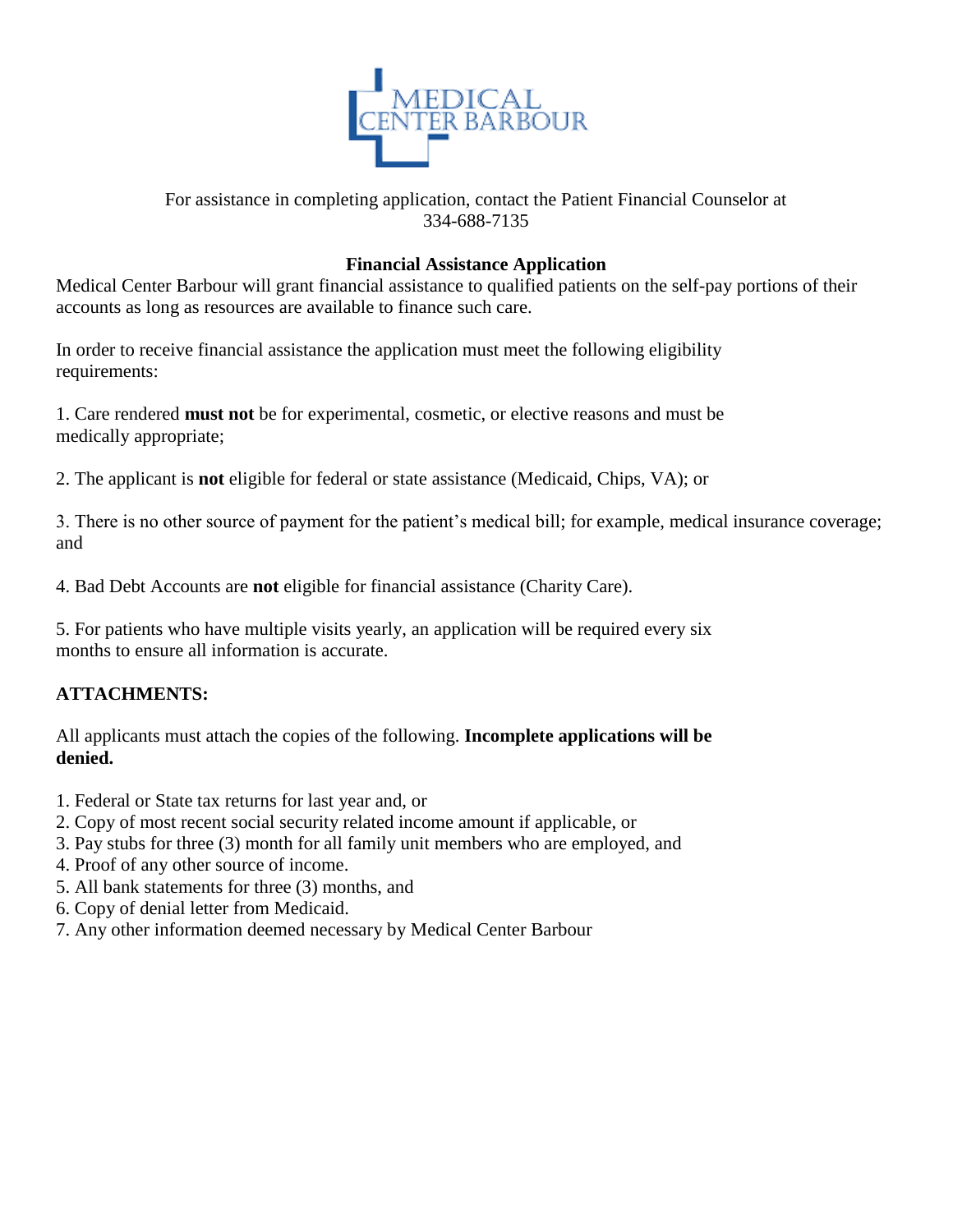

#### **820 West Washington Street Eufaula, AL 36027 Attention: Patient Financial Services**

#### **FINANCIAL ASSISTANCE APPLICATION**

Today's Date: \_\_\_\_\_\_\_\_\_\_\_\_\_\_\_\_\_\_\_\_\_

Please answer all questions completely and to the best of your knowledge in order to prevent delaying this application. Copies of income, countable resource and expenses MUST be attached or application will be rejected as incomplete. IF ALL AREAS ARE NOT COMPLETED, THE APPLICATION WILL BE REJECTED.

| Patient Name: | Phone #: |
|---------------|----------|
|               | DOB:     |
|               | SSN:     |

\_\_\_\_\_\_\_\_\_\_\_\_\_\_\_\_\_\_\_\_\_\_\_\_\_\_\_\_\_\_\_\_\_\_\_\_\_\_\_\_\_\_\_\_\_\_\_\_\_\_\_\_\_\_\_\_\_\_\_\_\_\_\_\_\_\_\_\_\_\_\_\_

\_\_\_\_\_\_\_\_\_\_\_\_\_\_\_\_\_\_\_\_\_\_\_\_\_\_\_\_\_\_\_\_\_\_\_\_\_\_\_\_\_\_\_\_\_\_\_\_\_\_\_\_\_\_\_\_\_\_\_\_\_\_\_\_\_\_\_\_\_\_\_\_

Address (including directions: if PO Box include route number):

Age: \_\_\_\_\_ Marital Status: \_\_\_\_\_

| <b>Account Number</b>                       | <b>Amount</b> |
|---------------------------------------------|---------------|
|                                             |               |
|                                             |               |
|                                             |               |
|                                             |               |
|                                             |               |
|                                             |               |
|                                             |               |
| <b>Total Financial Assistance Requested</b> |               |

#### **Section 1 – Household & Employment Information**

#### **List all persons living in household.**

| <b>Name</b> | Relationship/Age | <b>Insurance Coverage</b> |
|-------------|------------------|---------------------------|
|             |                  |                           |
|             |                  |                           |
|             |                  |                           |
|             |                  |                           |
|             |                  |                           |
|             |                  |                           |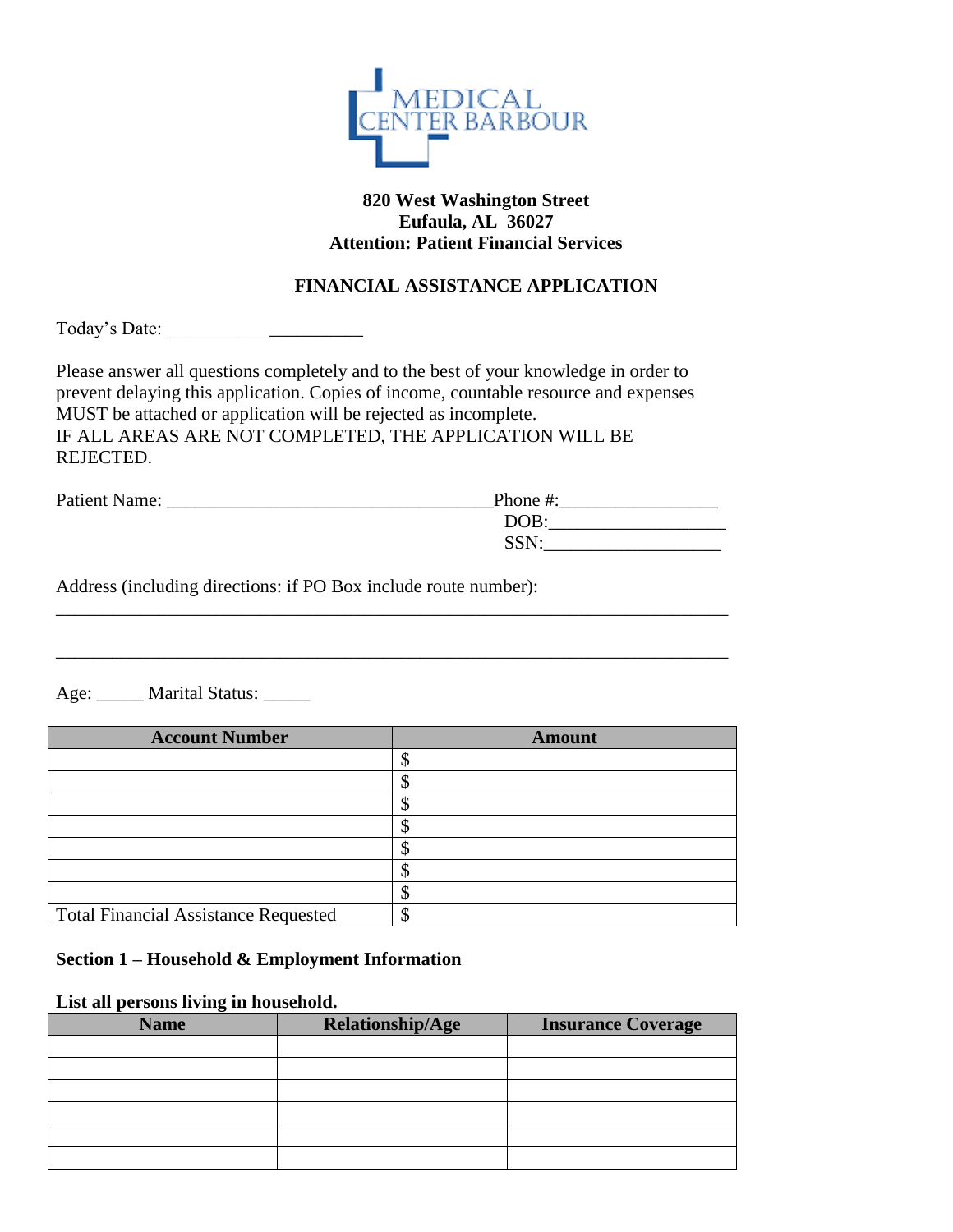Was this visit to the hospital in any way related to an on-the-job injury or occupational disease?

| If yes, please                                                                    |  |                                                             |                                                                                   |
|-----------------------------------------------------------------------------------|--|-------------------------------------------------------------|-----------------------------------------------------------------------------------|
| Are you presently employed:                                                       |  |                                                             | Patient: Part Time: Full Time:<br>Spouse: Part Time: Full Time:                   |
|                                                                                   |  |                                                             |                                                                                   |
|                                                                                   |  |                                                             |                                                                                   |
|                                                                                   |  |                                                             | Phone: ___________________Length of employment___________________________________ |
| Spouse's current employer:                                                        |  |                                                             |                                                                                   |
|                                                                                   |  |                                                             |                                                                                   |
| Phone: ____________________Length of employment__________________________________ |  |                                                             |                                                                                   |
| If unemployed, list past employment:<br>Patient's                                 |  | Spouse's                                                    |                                                                                   |
|                                                                                   |  | <u> 1989 - Johann Stoff, amerikansk politiker (d. 1989)</u> |                                                                                   |
|                                                                                   |  |                                                             |                                                                                   |

Phone: \_\_\_\_\_\_\_\_\_\_\_\_\_\_\_\_\_\_\_\_\_ \_\_\_\_\_\_\_\_\_\_\_\_\_\_\_\_\_\_\_\_\_\_\_\_\_\_\_\_\_\_\_ Date last employed: \_\_\_\_\_\_\_\_\_\_\_ \_\_\_\_\_\_\_\_\_\_\_\_\_\_\_\_\_\_\_\_\_\_\_\_\_\_\_\_\_\_\_

#### **Section 2 – Monthly Household Income & Expenses**

| <b>Household Monthly Income</b><br><b>Supply Copies of Supporting Documents</b> |    |              |    |
|---------------------------------------------------------------------------------|----|--------------|----|
| Wages                                                                           | Φ  | Food Stamps  | \$ |
| Alimony/Child                                                                   | \$ | Unemployment | \$ |
| Support                                                                         |    |              |    |
| Social Security                                                                 |    | Rent Income  |    |
| Pensions                                                                        | Φ  | Other Income |    |
| Retirement                                                                      |    |              |    |
| <b>Total Income</b>                                                             |    | Φ            |    |

| <b>Applicant Signature</b> |  |  |
|----------------------------|--|--|
|                            |  |  |